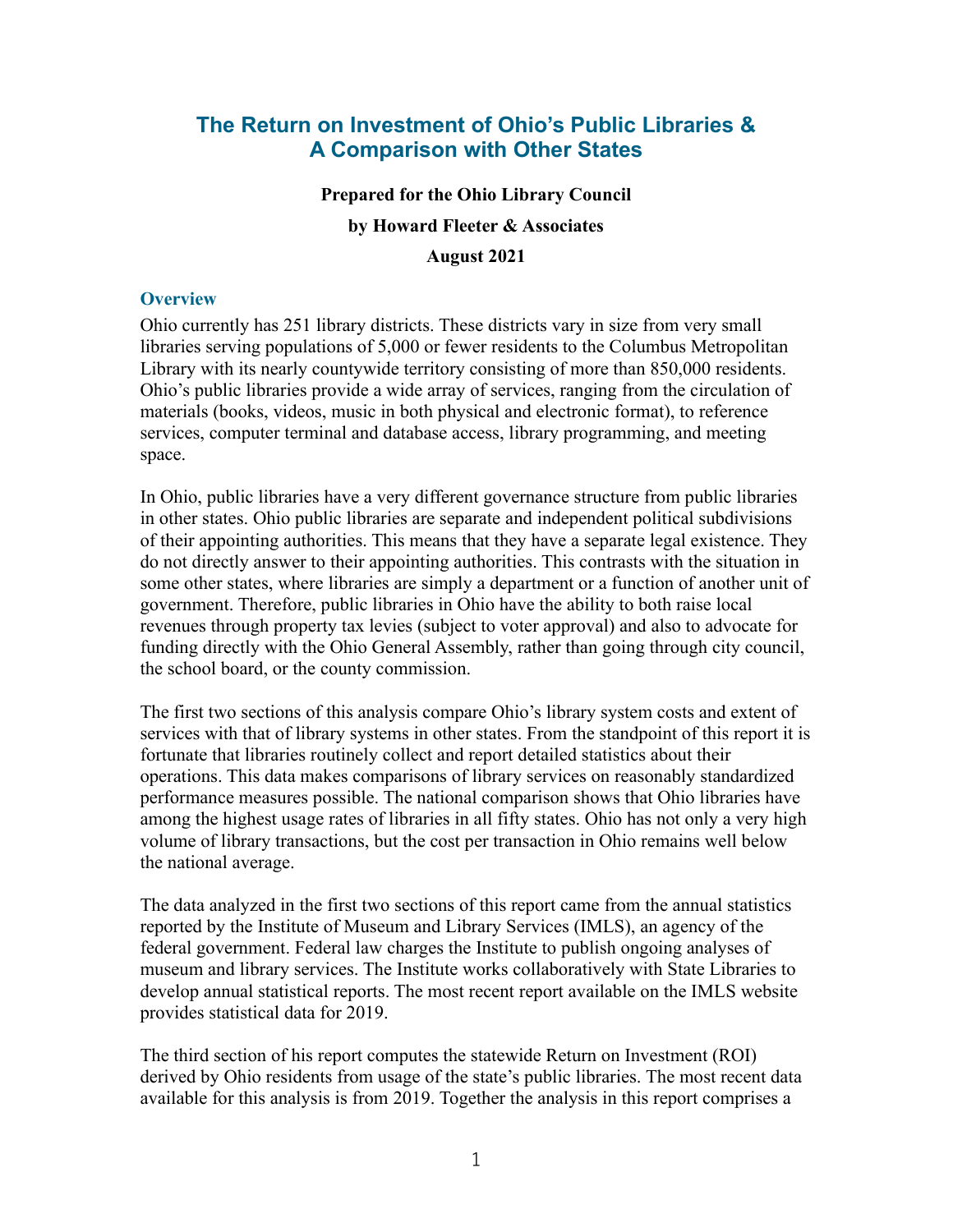comprehensive and convincing assessment of the value provided by Ohio's system of public libraries.

## **I. State-by-State Comparisons of Library Services & Usage**

The first section of this report provides comparisons of the services provided and utilized by Ohio's public library system as compared to those provided and utilized in the rest of the country.

The first measure of library service results from the most basic indicator of public use: the number of registered borrowers. Table 1 shows the top states in terms of the relationship between registered borrowers and state population. A "registered borrower" means a person who has acquired a library card. Table 1 shows that Ohio's 2019 percentage of residents who are registered borrowers is 73.7%. Table 1 shows that Ohio has the highest public library usage rate in the U.S. as measured by the percentage of state residents who register for a library card. *The fact that nearly 3 out of every 4 Ohio residents is a registered borrower is a clear indication that Ohio's populace considers the state's libraries to deliver valuable services.*

In addition, a comparison of Ohio's library card registration rate of 73.7% to nearby states with similar patterns of urbanization shows a clear advantage in terms of Ohio residents' use of public libraries. New York (58.3%), New Jersey (46.9%), Michigan (43.8%), Pennsylvania (42.3%) and Illinois (36.5%), show much lower percentages of library card registration compared to Ohio.

| 2019<br>Rank   | <b>State</b>      | 2019 State<br><b>Population</b><br>(Estimated) | $2019 \# of$<br><b>Registered</b><br><b>Borrowers</b> | 2019<br>Percentage of<br><b>Borrowers</b> |
|----------------|-------------------|------------------------------------------------|-------------------------------------------------------|-------------------------------------------|
| 1              | <b>Ohio</b>       | 11,502,271                                     | 8,473,198                                             | 73.7%                                     |
| $\overline{2}$ | Hawaii            | 1,420,593                                      | 992,190                                               | 69.8%                                     |
| 3              | Minnesota         | 5,639,632                                      | 3,781,932                                             | 67.1%                                     |
| $\overline{4}$ | Wyoming           | 579,315                                        | 366,080                                               | 63.2%                                     |
| 5              | Colorado          | 5,667,952                                      | 3,505,064                                             | 61.8%                                     |
| 6              | Kentucky          | 4,461,272                                      | 2,705,376                                             | 60.6%                                     |
| 7              | North Carolina    | 10,401,960                                     | 6,276,545                                             | 60.3%                                     |
| 8              | Iowa              | 3,148,618                                      | 1,894,288                                             | 60.2%                                     |
| 9              | California        | 39,927,315                                     | 23,513,182                                            | 58.9%                                     |
| 10             | New York          | 19,378,102                                     | 11,298,570                                            | 58.3%                                     |
|                | <b>U.S. Total</b> | 325,632,380                                    | 173,784,293                                           | 53.4%                                     |

**Table 1: 2019 Registered Borrowers at Public Libraries as a Percentage of State Population in the States Ranked to Show the Highest Ten States**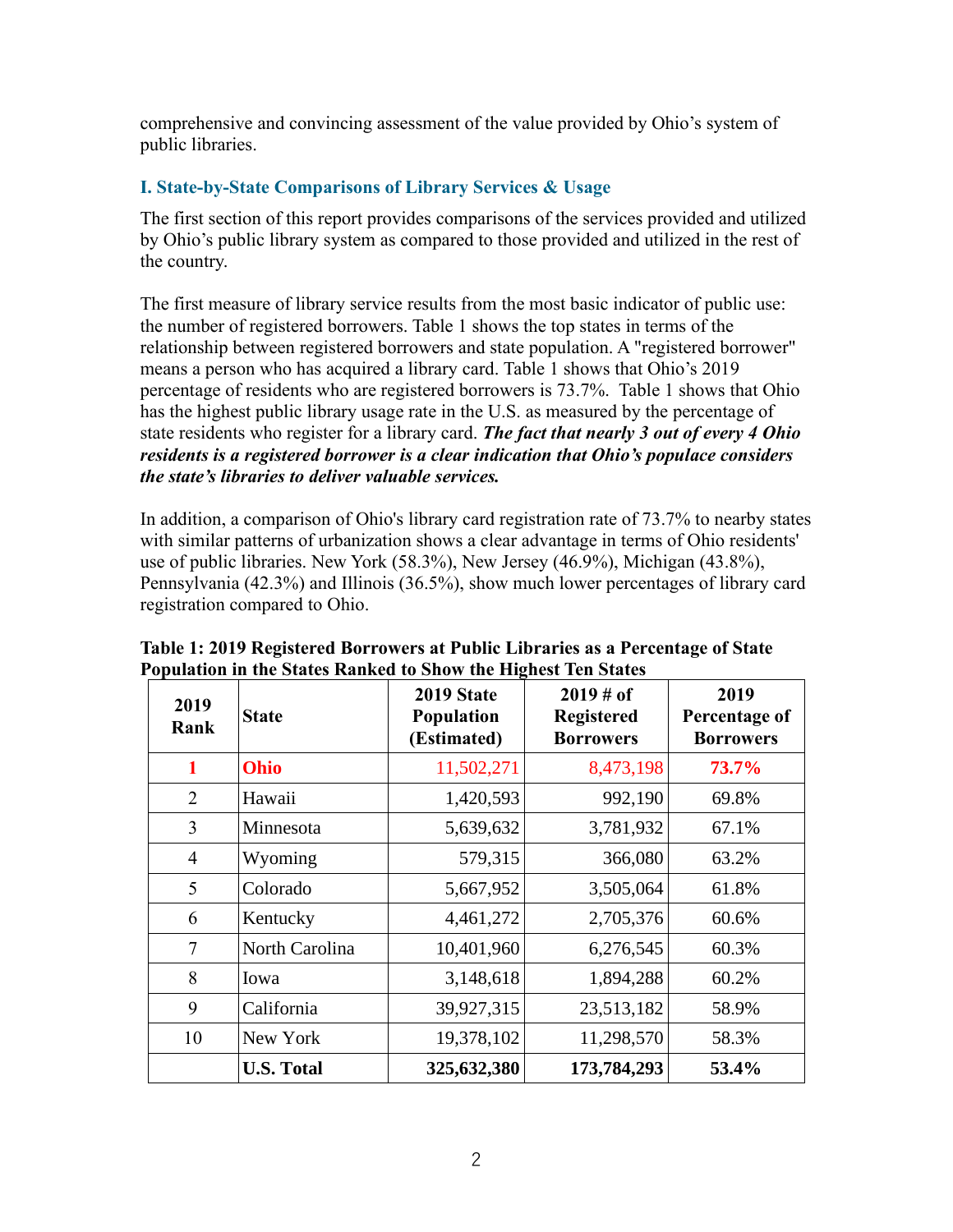Table 2 shows that Ohioans do not simply register to use the state's libraries, they also actually utilize library services at an extraordinary rate.

| 2019<br>Rank   | <b>State</b>        | Annual # of<br>Reference<br><b>Transactions</b> | <b>Total Annual</b><br><b>Circulation</b> | <b>Total Library</b><br>Program<br><b>Attendance</b> | # of Times<br><b>Computers</b><br><b>Used</b> | Total # of<br>Wi-Fi<br><b>Sessions</b> | Total # of<br><b>Library Use</b><br><b>Transactions</b> |
|----------------|---------------------|-------------------------------------------------|-------------------------------------------|------------------------------------------------------|-----------------------------------------------|----------------------------------------|---------------------------------------------------------|
| 1              | California          | 16,390,905                                      | 228, 325, 855                             | 11,260,846                                           | 24,552,124                                    | 58,313,908                             | 338,843,638                                             |
| $\overline{2}$ | Ohio                | 16,533,553                                      | 178,936,541                               | 7,197,722                                            | 12,597,536                                    | 23,840,254                             | 239,105,606                                             |
| 3              | Texas               | 13,453,389                                      | 116,614,471                               | 7,310,988                                            | 11,418,535                                    | 65,610,826                             | 214,408,209                                             |
| 4              | New York            | 26,175,586                                      | 110,536,318                               | 12,040,899                                           | 15,727,896                                    | 18,058,663                             | 182,539,362                                             |
| 5              | Illinois            | 8,972,942                                       | 105,751,742                               | 5,522,573                                            | 9,656,121                                     | 29,817,175                             | 159,720,553                                             |
| 6              | Florida             | 19,350,692                                      | 103,313,885                               | 5,776,780                                            | 13,401,242                                    | 14,694,672                             | 156,537,271                                             |
| 7              | Washington          | 3,294,008                                       | 86,799,553                                | 2,463,752                                            | 6,109,495                                     | 23,044,416                             | 121,711,224                                             |
| 8              | Michigan            | 7,345,539                                       | 75,914,774                                | 4,103,312                                            | 6,975,685                                     | 13,495,883                             | 107,835,193                                             |
| 9              | Maryland            | 7,831,005                                       | 56,179,833                                | 2,591,245                                            | 4,978,818                                     | 29,875,116                             | 101,456,017                                             |
| 10             | Massachusetts       | 4,907,436                                       | 54,841,102                                | 3,380,240                                            | 5,195,528                                     | 31,293,063                             | 99,617,369                                              |
|                | <b>U.S. Average</b> | 4,405,965                                       | 43,625,023                                | 2,502,924                                            | 4,468,113                                     | 9,975,642                              | 64,977,667                                              |

**Table 2: Summary of 2019 Public Library Usage Ranked for the Top Ten States** 

The five middle columns of Table 2 show different kinds of library services. "Reference Transactions" measures the number of inquiries for information made to library reference departments. "Circulation" reports the number of books, movies, CDs, and other materials borrowed from a library by its patrons. This figure includes circulation of both physical and electronic/digital items. "Program attendance" indicates the number of persons who attended programs offered to the public by libraries. "Computers Used" shows the number of persons who used library public computer terminals, and "Total Wi-Fi Sessions" indicates the number of times patrons accessed library wi-fi for use with their own computers. The total column shows the sum of the preceding five columns.

Table 2 shows that in 2019 Ohio ranks *second* in both annual circulation and total library usage behind only California. Texas, New York, Illinois, and Florida all have higher populations than Ohio, but the data clearly shows that none of these states come close to Ohio on either annual circulation or on cumulative library use transactions. Ohio has nearly 3.7 times as many transactions as the national average.

Table 3 takes the data developed for use in the preceding table and expresses total 2019 library usage (as shown in the rightmost "Total" column on Table 2) relative to each state's population. *This per capita perspective shows that Ohio libraries far exceed every other state when the comparison focuses on how much Ohioans use their libraries on a per person basis as compared to residents of other states*.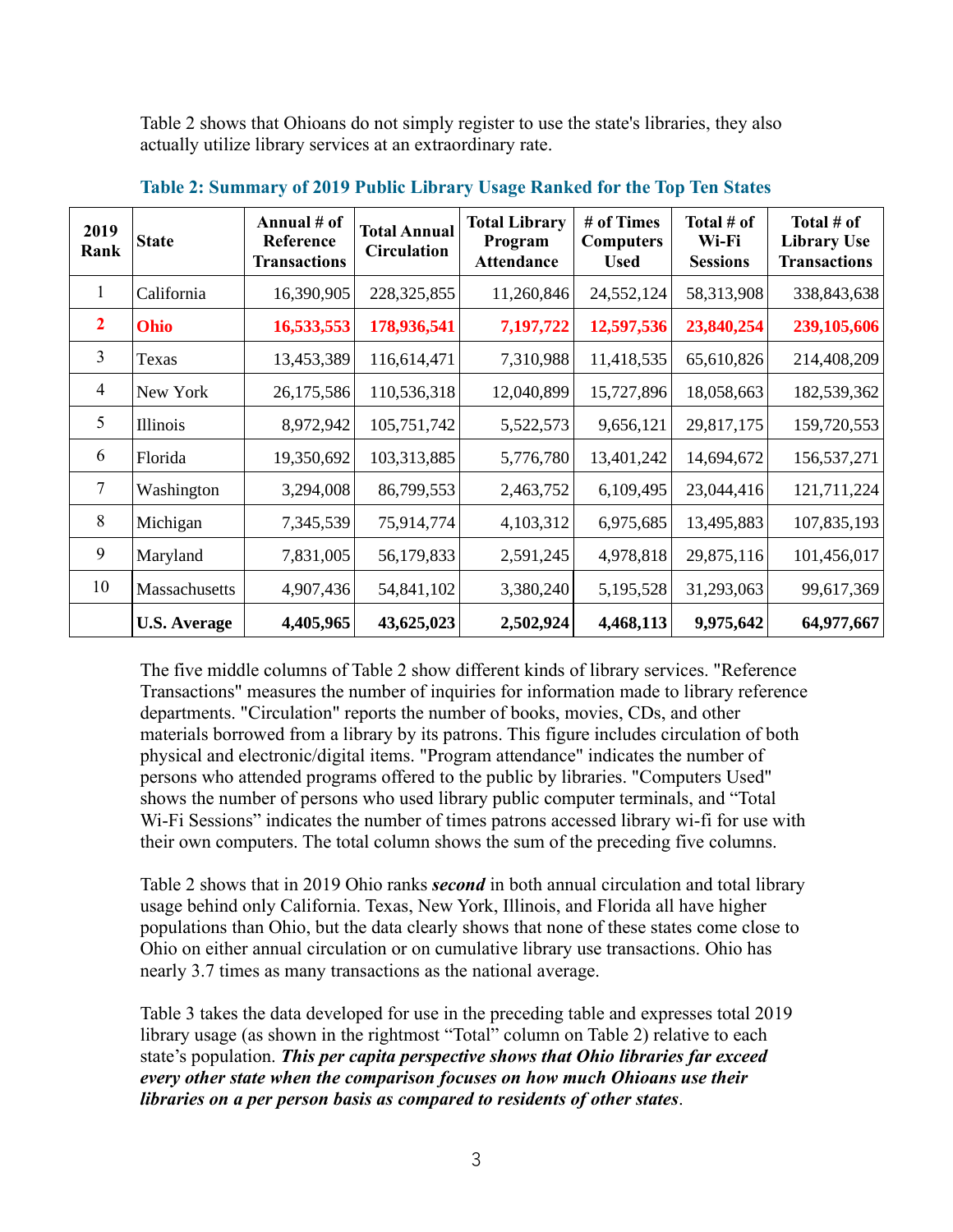| 2019<br>Rank   | <b>State</b>         | 2019 Total $#$ of<br><b>Library Use</b><br><b>Transactions</b><br>(from Table 2) | 2019 State<br><b>Population</b><br>(from Table 1) | $2019 \# of$<br><b>Library Use</b><br><b>Transactions</b><br>Per Capita |
|----------------|----------------------|----------------------------------------------------------------------------------|---------------------------------------------------|-------------------------------------------------------------------------|
| 1              | Ohio                 | 239, 105, 606                                                                    | 11,502,271                                        | 20.79                                                                   |
| $\overline{2}$ | Maryland             | 101,456,017                                                                      | 6,016,447                                         | 16.86                                                                   |
| 3              | Oregon               | 68,985,232                                                                       | 4,195,300                                         | 16.44                                                                   |
| $\overline{4}$ | Washington           | 121,711,224                                                                      | 7,546,410                                         | 16.13                                                                   |
| 5              | Colorado             | 85,647,316                                                                       | 5,667,952                                         | 15.11                                                                   |
| 6              | Indiana              | 94,919,320                                                                       | 6,483,802                                         | 14.64                                                                   |
| 7              | <b>Massachusetts</b> | 99,617,369                                                                       | 6,814,406                                         | 14.62                                                                   |
| 8              | Utah                 | 45,680,338                                                                       | 3,161,105                                         | 14.45                                                                   |
| 9              | Wisconsin            | 76,574,581                                                                       | 5,843,443                                         | 13.10                                                                   |
| 10             | Kansas               | 36,570,925                                                                       | 2,911,505                                         | 12.56                                                                   |
|                | <b>U.S. Average</b>  | 64,977,667                                                                       | 6,512,648                                         | 9.98                                                                    |

**Table 3: Ranking of 2019 Public Library Usage by Transactions Per Capita**

Table 4 shows the same data as in Table 3, but, instead of the top ten states in terms of library transactions per capita, the table shows the library usage in the ten largest states by population. This perspective confirms Ohio's status as the nation's premier provider of library services.

Some states on Table 3 manage to achieve their high library usage per capita ranking because they have relatively small and homogenous populations. None of the other states in Table 3 displays the degree of urbanization in Ohio. Table 4 shows a comparison between Ohio and the other nine most populous states. Generally, the comparison states in Table 4 more closely resemble Ohio's higher level of urbanization and ethnic diversity.

When Ohio's 2019 library usage per capita is compared to the states that most closely compare to Ohio the difference is remarkable. Ohio has more than twice the library usage per capita than the national average and seven of the 9 largest other states fail to achieve even one-half of the library usage recorded in Ohio. Compared to the two closest states on Table 4, in 2019 Ohio had 66% more library usage per capita than Illinois and 91% more than Michigan.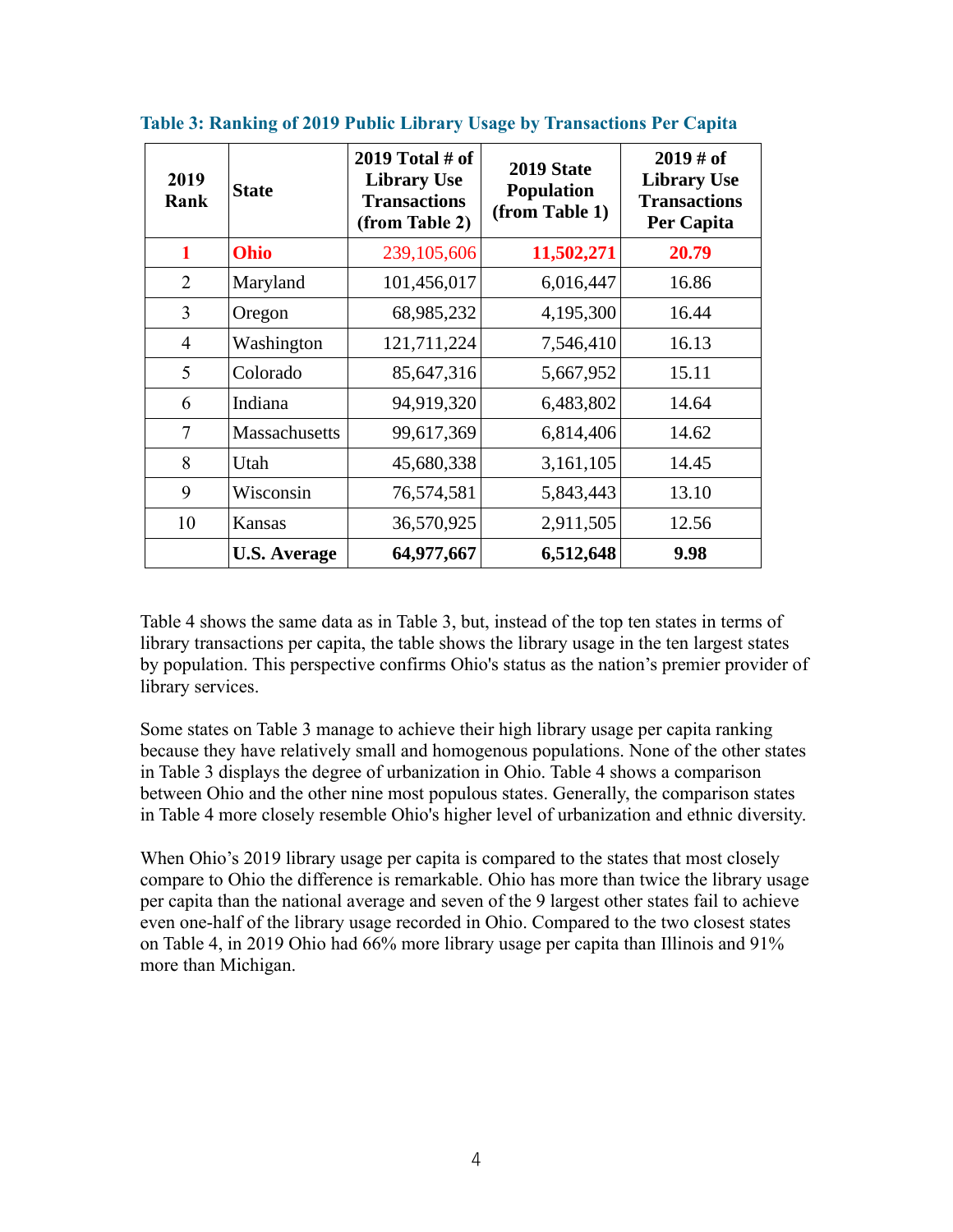| 2019<br>Rank   | <b>State</b>        | $2019 \# of$<br><b>Library Use</b><br><b>Transactions</b><br>(from Table 2) | 2019 State<br><b>Population</b><br>(from Table 1) | $2019 \# of$<br><b>Library Use</b><br><b>Transactions</b><br>Per Capita |
|----------------|---------------------|-----------------------------------------------------------------------------|---------------------------------------------------|-------------------------------------------------------------------------|
| 1              | Ohio                | 239,105,606                                                                 | 11,502,271                                        | 20.79                                                                   |
| 2              | <b>Illinois</b>     | 159,720,553                                                                 | 12,741,080                                        | 12.54                                                                   |
| 3              | Michigan            | 107,835,193                                                                 | 9,901,737                                         | 10.89                                                                   |
| $\overline{4}$ | New York            | 182,539,362                                                                 | 19,378,102                                        | 9.42                                                                    |
| 5              | California          | 338, 843, 638                                                               | 39,927,315                                        | 8.49                                                                    |
| 6              | Texas               | 214,408,209                                                                 | 28,701,845                                        | 7.47                                                                    |
| 7              | Florida             | 156,537,271                                                                 | 21,208,589                                        | 7.38                                                                    |
| 8              | Pennsylvania        | 91, 207, 446                                                                | 12,702,379                                        | 7.18                                                                    |
| 9              | North Carolina      | 73, 207, 470                                                                | 10,401,960                                        | 7.04                                                                    |
| 10             | Georgia             | 60, 355, 179                                                                | 10,766,121                                        | 5.61                                                                    |
|                | <b>U.S. Average</b> | 64,977,667                                                                  | 6,512,648                                         | 9.98                                                                    |

**Table 4: Ten Largest States in Total Population Ranked by 2019 Public Library Use Per Capita**

Another measure of library service is the annual number of library visitors. Table 5 provides a summary of total library visits in the top 10 states. Ohio ranks  $3<sup>rd</sup>$  nationally in the total number of library visitors with 67,937,539 in 2019. This figure is 2.7 times higher than the 2019 U.S. average annual number of library visits of 25,004,301.

| 2019<br>Rank   | <b>State</b> | $2019 \# of$<br>Library<br><b>Visits</b> | 2019<br>Rank | <b>State</b>        | $2019 \# of$<br>Library<br><b>Visits</b> |
|----------------|--------------|------------------------------------------|--------------|---------------------|------------------------------------------|
| 1              | California   | 148,410,446                              | 6            | <b>Illinois</b>     | 60,853,034                               |
| 2              | New York     | 95,175,355                               | 7            | Michigan            | 43,740,673                               |
| 3              | <b>Ohio</b>  | 67,937,539                               | 8            | New Jersey          | 42,035,525                               |
| $\overline{4}$ | Texas        | 66,097,346                               | 9            | Pennsylvania        | 40,275,669                               |
| 5              | Florida      | 63,288,735                               | 10           | Massachusetts       | 39,203,478                               |
|                |              |                                          |              | <b>U.S. Average</b> | 25,004,301                               |

**Table 5: Top 10 States in 2019 Total Number of Public Library Visits**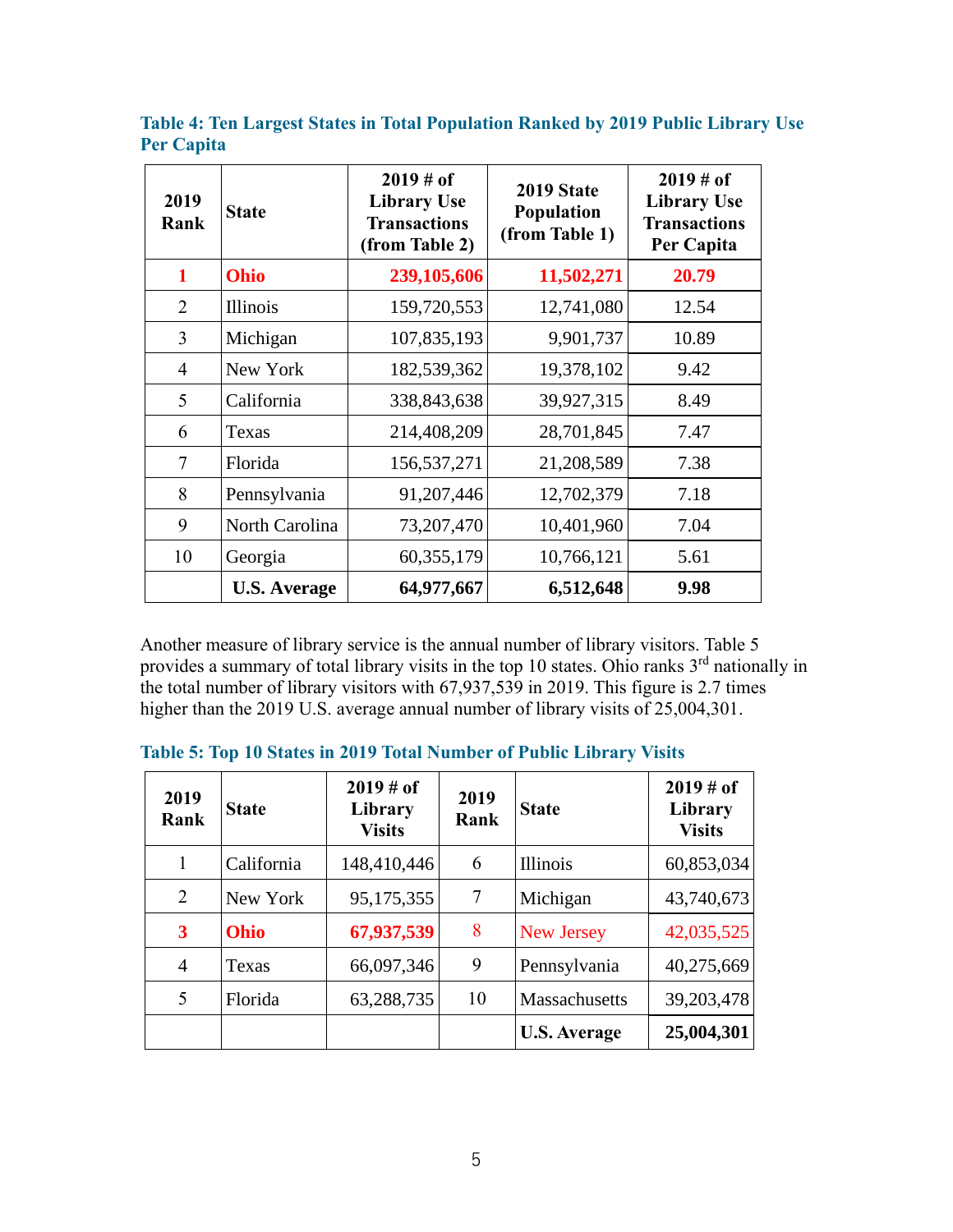Table 6 provides a second perspective on library visits, using a "visit per capita" approach. *Ohio ranks 1st nationally in library visits per capita*, averaging 5.91 visits for each resident of the state in 2019. This figure is 54% higher than the U.S. average of 3.84 library visits per capita.

| 2019<br>Rank   | <b>State</b>        | $2019 \# of$<br>Library<br><b>Visits</b> | 2019 State<br><b>Population</b> | 2019 Library<br><b>Visits Per</b><br>Capita |
|----------------|---------------------|------------------------------------------|---------------------------------|---------------------------------------------|
| 1              | Ohio                | 67,937,539                               | 11,502,271                      | 5.91                                        |
| 2              | Massachusetts       | 39,203,478                               | 6,814,406                       | 5.75                                        |
| 3              | Connecticut         | 20,128,731                               | 3,572,665                       | 5.63                                        |
| $\overline{4}$ | Vermont             | 3,480,676                                | 626,299                         | 5.56                                        |
| 5              | Wyoming             | 3,124,031                                | 579,315                         | 5.39                                        |
| 6              | Colorado            | 29,581,592                               | 5,667,952                       | 5.22                                        |
| $\tau$         | New Hampshire       | 6,849,464                                | 1,356,458                       | 5.05                                        |
| 8              | Wisconsin           | 29,071,153                               | 5,843,443                       | 4.98                                        |
| 9              | Maine               | 6,645,905                                | 1,344,212                       | 4.94                                        |
| 10             | Rhode Island        | 5,170,991                                | 1,052,566                       | 4.91                                        |
|                | <b>U.S. Average</b> | 25,004,301                               | 6,512,648                       | 3.84                                        |

**Table 6: Top 10 States in 2018 Number of Public Library Visits per Capita**

## **II. State-by-State Comparisons of Library Expenditures & Costs**

Section I of this report provided an overview of Ohio's ranking among the 50 states in terms of the provision of library services. Section II of this report provides an overview of Ohio's expenditure on library services, as well as assessment of whether Ohio's investment in public libraries is cost-effective or not.

Table 7 shows the ten states with the highest per capita expenditures for public library services. Note that because some states do not provide library services throughout their entire geographic region, the population measure used for the per capita expenditure figures shown in Table 7 is that of the geographic areas within the state that are actually receiving library service. This population is referred to as the "unduplicated population" so as to avoid double counting in the 29 states where some geographic areas can be served by more than one library district.

Table 7 shows that Ohio had the nation's  $2<sup>rd</sup>$  highest library expenditures per capita in 2019, the most recent year for which complete comparisons for other states are available.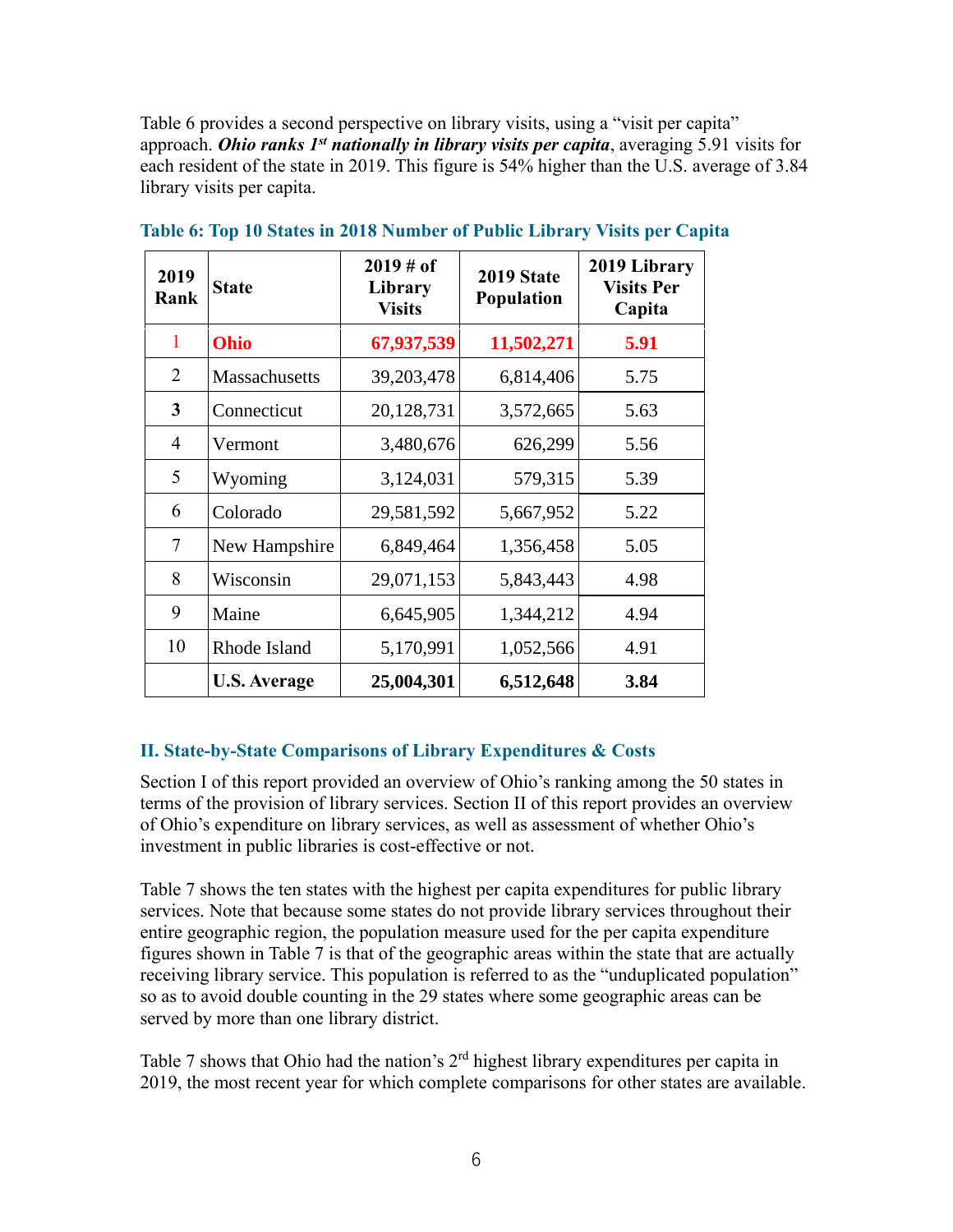| 2019<br>Rank   | <b>State</b>        | <b>Total 2019</b><br><b>Unduplicated</b><br><b>Population of</b><br><b>Library Service</b><br><b>Areas</b> | 2019 Total<br>Library<br>Operating<br><b>Expenditures</b> | 2019 Library<br>Operating<br><b>Expenditures</b><br>Per Capita |
|----------------|---------------------|------------------------------------------------------------------------------------------------------------|-----------------------------------------------------------|----------------------------------------------------------------|
| 1              | New York            | 19,378,102                                                                                                 | \$1,370,529,798                                           | \$70.73                                                        |
| $\overline{2}$ | Ohio                | 11,502,271                                                                                                 | \$783,047,396                                             | \$68.08                                                        |
| 3              | <b>Illinois</b>     | 11,730,170                                                                                                 | \$785,366,913                                             | \$66.95                                                        |
| $\overline{4}$ | Oregon              | 3,694,645                                                                                                  | \$242,528,784                                             | \$65.64                                                        |
| 5              | Washington          | 7,436,699                                                                                                  | \$470,019,579                                             | \$63.20                                                        |
| 6              | Connecticut         | 3,572,665                                                                                                  | \$219,298,280                                             | \$61.38                                                        |
| $\overline{7}$ | Colorado            | 5,604,144                                                                                                  | \$327,712,711                                             | \$58.48                                                        |
| 8              | Indiana             | 6,100,143                                                                                                  | \$354,609,591                                             | \$58.13                                                        |
| 9              | <b>Kansas</b>       | 2,510,916                                                                                                  | \$145,337,370                                             | \$57.88                                                        |
| 10             | Alaska              | 649,334                                                                                                    | \$36,860,982                                              | \$56.77                                                        |
|                | <b>U.S. Average</b> | 6,328,991                                                                                                  | \$266,272,145                                             | \$42.07                                                        |

**Table 7: Ranking of 2019 Public Library Operating Expenditures Per Capita**

While Ohio spends more per capita on public libraries than all states other than New York, Tables 1-6 of this report also showed that Ohio was among the top 3 states in every category of library service examined. Thus, *it is necessary to combine the library expenditure and service provision data in order to provide a true assessment of the costeffectiveness of Ohio's funding of public libraries*. This assessment is provided in Table 8 that compares the cost per library transaction among the 50 states.

Dividing the number of public library usage transactions by state (computed in Table 2) into the total operating expenditures by public libraries in that state (from Table 7) results in the "cost per library transaction". Note that on this measure a lower figure is better than a higher figure, as a lower cost per library transaction reflects greater efficiency in providing library services*. Ohio ranks 37th among the 50 states, with a cost per transaction of \$3.27 (note that the state with the highest cost per transaction is ranked #1 and the state with the lowest cost per transaction is ranked #50)*. *Ohio's figure is 20% below the national average of \$4.10 per transaction.* Table 8 shows this information for the top 10 highest cost states, as well as for Ohio. Not only is Ohio's figure well below the national average, but in states of comparable size and urbanization, Ohio's cost per transaction is less than half of the cost per library transaction in New York, 54% of the cost of New Jersey, and  $2/3^{rd}$  of the cost of Illinois (which is tied with New Hampshire for  $10<sup>th</sup>$  highest). The data in Table 8 clearly indicates that Ohio delivers its large amount of library services for a comparatively low cost.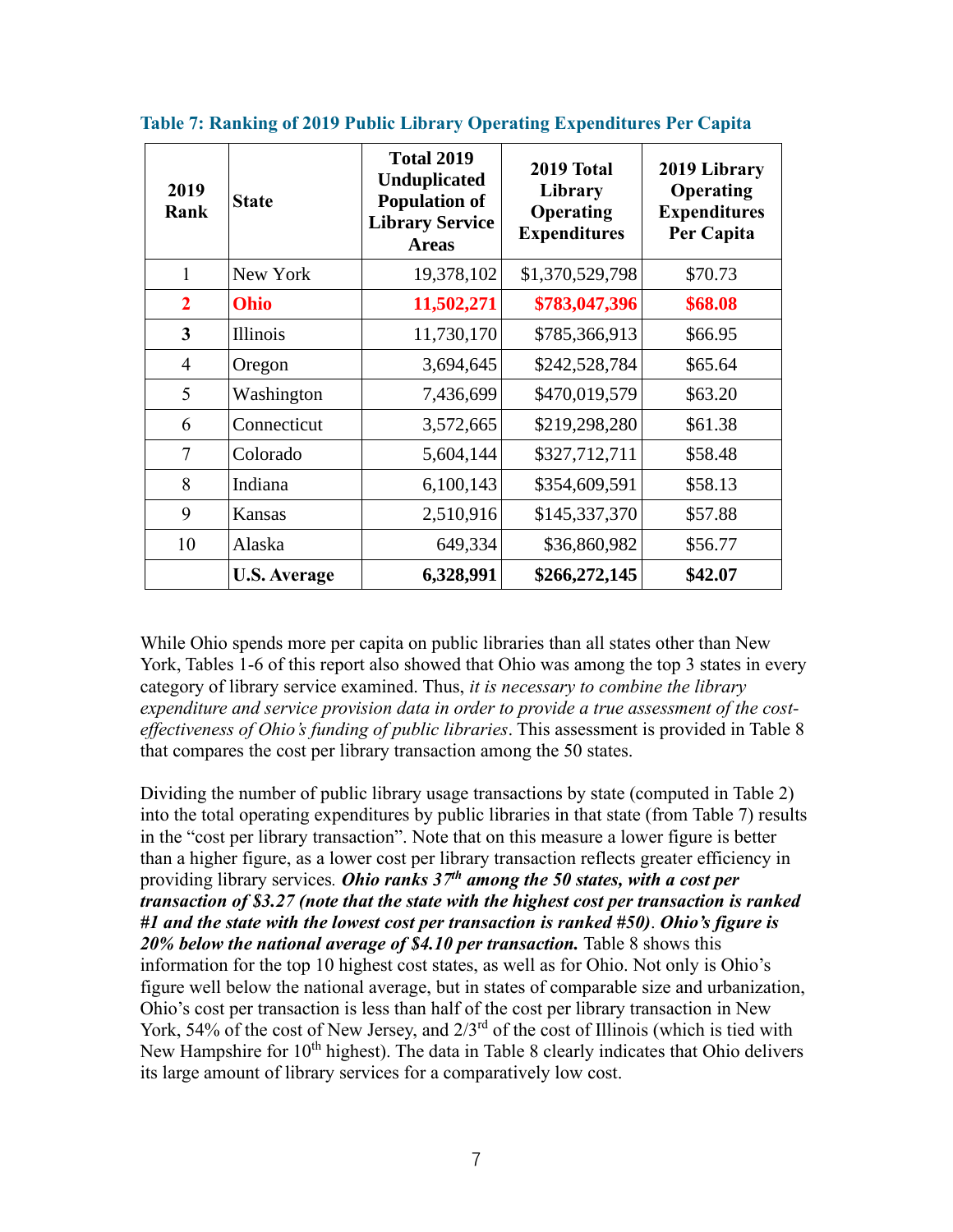| 2019<br>Rank   | <b>State</b>        | 2019 Total #<br>Library<br><b>Transactions</b> | 2019 Total<br><b>Public Library</b><br><b>Expenditure</b> | 2019 Cost Per<br>Library<br><b>Transaction</b> |
|----------------|---------------------|------------------------------------------------|-----------------------------------------------------------|------------------------------------------------|
| $\mathbf{1}$   | New York            | 182,539,362                                    | \$1,370,529,798                                           | \$7.51                                         |
| 2              | Louisiana           | 37,352,960                                     | \$226,565,787                                             | \$6.07                                         |
| 3              | New Jersey          | 79,178,338                                     | \$478,938,533                                             | \$6.05                                         |
| $\overline{4}$ | Rhode Island        | 9,243,960                                      | \$54,004,260                                              | \$5.84                                         |
| 5              | Connecticut         | 38,954,134                                     | \$219,298,280                                             | \$5.63                                         |
| 6              | Alaska              | 6,933,602                                      | \$36,860,982                                              | \$5.32                                         |
| 7              | California          | 338,843,638                                    | \$1,765,573,437                                           | \$5.21                                         |
| 8              | Wyoming             | 6,379,104                                      | \$32,128,128                                              | \$5.04                                         |
| 9              | Hawaii              | 7,796,497                                      | \$39,126,193                                              | \$5.02                                         |
| 10             | Illinois            | 159,720,553                                    | \$785,366,913                                             | \$4.92                                         |
|                | <b>U.S. Average</b> | 64,977,667                                     | \$266,272,145                                             | \$4.10                                         |
| 37.            | Ohio                | 239,105,606                                    | \$783,047,396                                             | \$3.27                                         |

**Table 8: Top 10 States in 2019 Public Library Cost Per Usage Transaction, Plus Ohio and U.S. Average**

#### **III. Statewide Return on Investment from Ohio's Public Libraries**

As mentioned earlier, Ohio's public libraries provide a wide array of services to patrons. Libraries make a variety of materials available for customers to borrow. These materials include books, audiobooks, movies, and music in both physical and digital/electronic format. Libraries also provide periodical subscriptions and reference materials for use within the library, as well as research assistance from library staff. As computer technology has advanced, libraries have made computers available for use in the library, provide free Wi-Fi service, and often provide basic computer training for customers as well. Technological changes also have caused libraries to expand reference materials to include electronic databases accessible both from within the library and from remote locations for library cardholders. In addition, libraries also offer a variety of programs for library customers, as well as make meeting rooms available for public use.

All of the services described above provide a tangible benefit to library users. A statewide "Return on Investment" (ROI) analysis compares the benefits provided to Ohio residents through the utilization of public library materials, services, and programs to the state total public library operating expenditures. Such an analysis must first rely on a methodology for assigning a dollar value to library services where possible. Such an assignment generally can estimate only the "direct" benefit from library services. A direct benefit reflects the value of the item, information, or entertainment provided by the library service itself. For example, a person who accesses a book about writing a resume receives the economic value of that information measured approximately by the value of the book.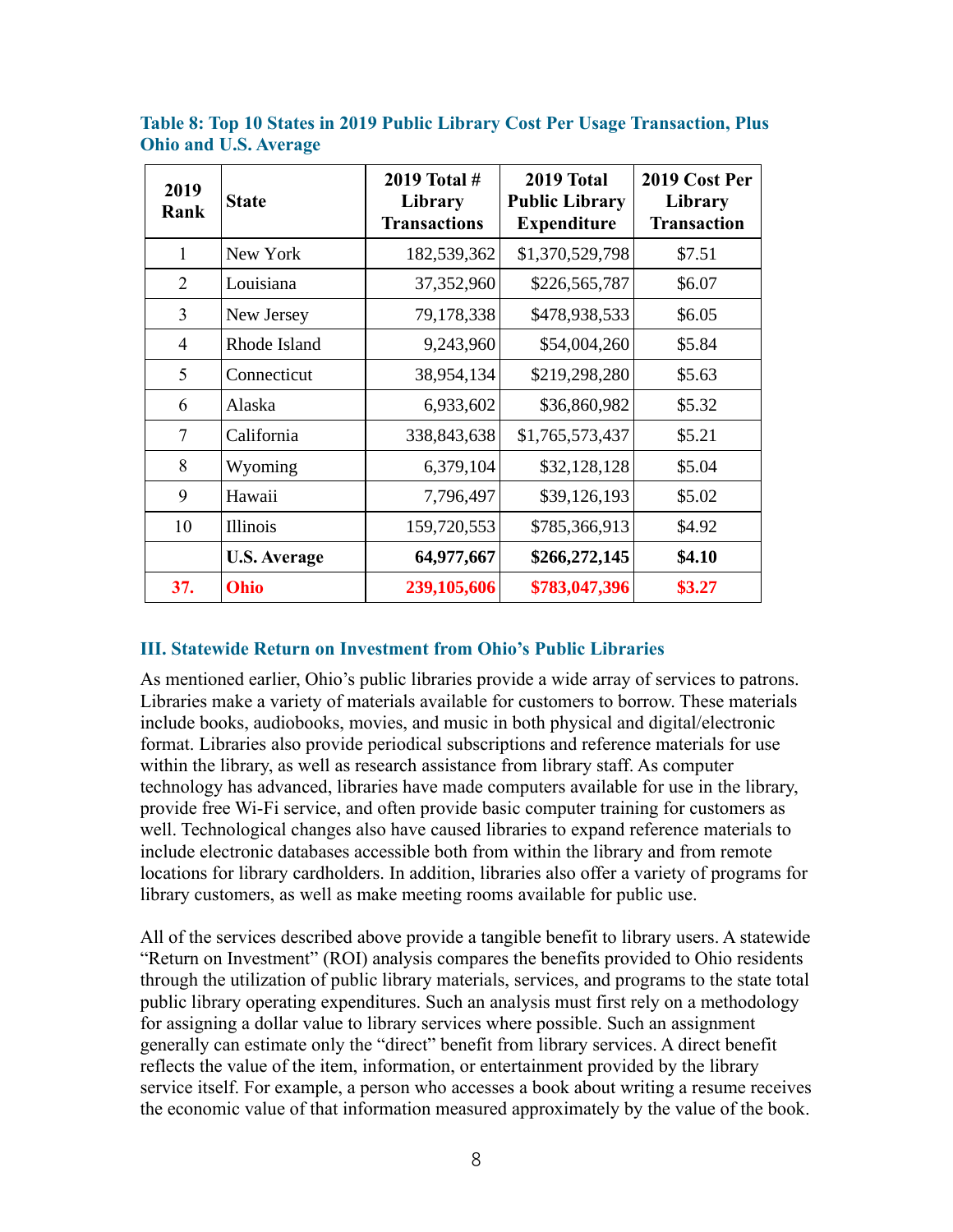Many library users may also receive "indirect" benefits, such as the use of the resume book leading to a new job. However, these indirect benefits are not only very difficult to quantify, but also likely to be unknown to the libraries providing the service.

Consequently, the analysis summarized in this report will quantify the direct benefits of library services where the availability of data and appropriate measures of value exist and then compare the statewide total benefit to statewide total library operating expenditure.

## *Valuation of Library Services*

Data for this analysis was drawn from the Ohio Public Library Statistics data made available by the State Library of Ohio. The State Library compiles data submitted annually by Ohio's 251 local library systems. 2019 is the most current year for which data is currently available. Data was also collected from a survey of the 16 largest library systems in the state in order to estimate some data elements that were not included in the State Library dataset. For the purposes of this analysis, the services and programs of the Ohio's public libraries are organized into 5 categories:

- A. Circulation of Physical Materials including Books, Periodicals, DVDs, & CDs, and books on CD or tape
- B. Circulation of Digital Materials including eBooks, downloadable audio books, digital magazines, streamed movies, and music downloads
- C. Computer & Technology Services including patron use of library computers, Wi-Fi provision, & computer training
- D. Reference Services including non-circulating books and periodicals, provision of answers to reference questions, & electronic database usage
- E. Other Library Services, Programming and Outreach including meeting room use, children's and adult programming, homework help sessions, and Bookmobiles.

Public libraries also typically provide many other services such as job  $\&$  employment assistance, personal finance training, passport and GED assistance, etc… but these and other similar services are not included in the data compiled by the State Library.

Values were placed on the various materials and services in accordance with their value in the private marketplace. For example, in 2019 FedEx/Kinkos would allow a person to rent a computer for 49 cents per minute, a rate that works out to \$29.40 per hour. This rate was then applied to the total hours of library computer use. Similarly, the standard price for streaming a relatively current movie is about \$4 and this price was used for electronic movie borrowing. Book prices were computed somewhat differently, beginning with an average new book purchase price of \$23.80 (based on actual library costs) and then being reduced by a 50% discount factor that reflects the fact that books have resale value. While this report will not explain the library services valuation methodology in detail, it is based upon methodology developed by this author and used in previous Ohio Library Council and Ohio library ROI studies.

Table 9 below provides an overview of the estimated economic value deriving from the 5 different types of services provided by the Ohio's public libraries in 2019.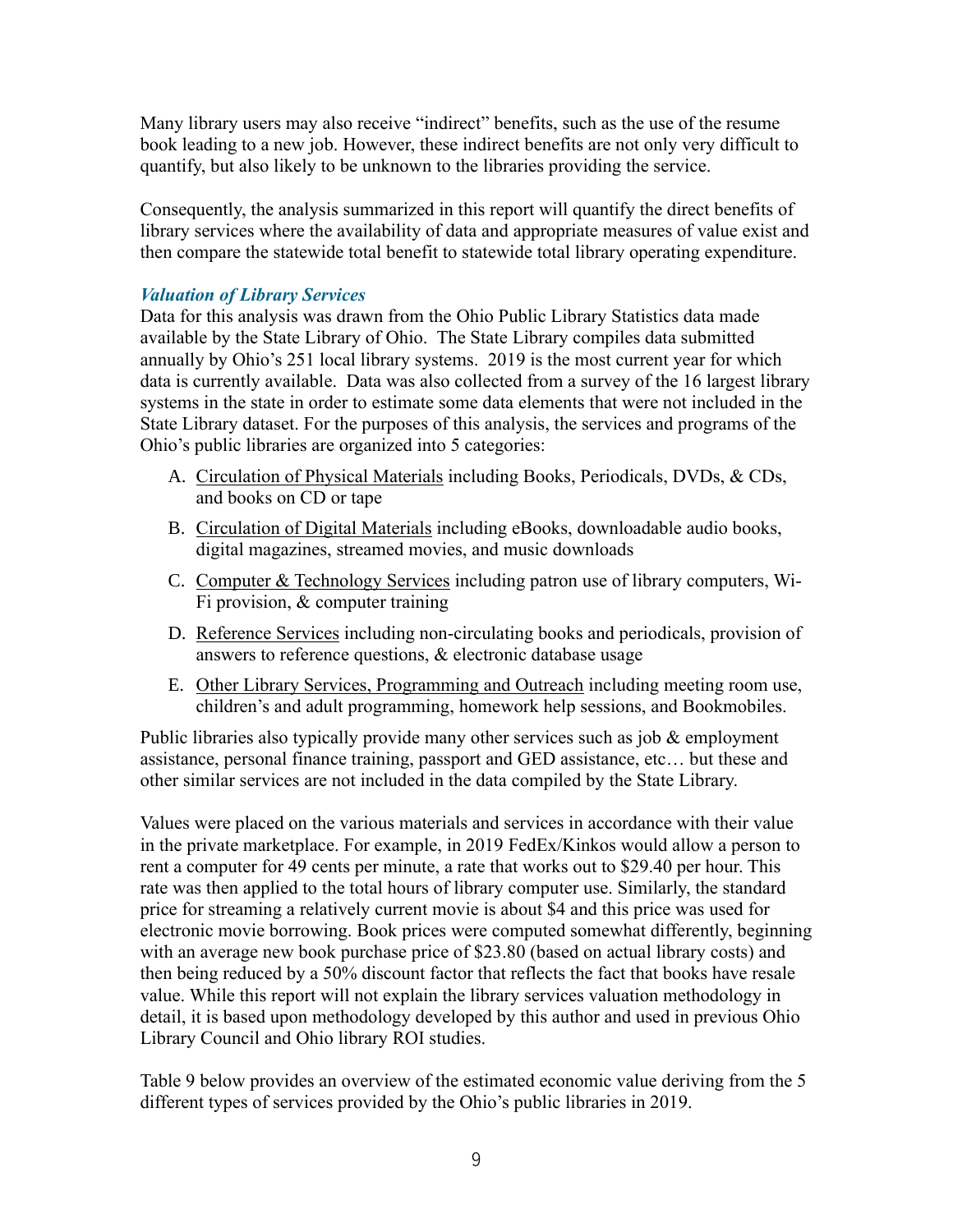| <b>Library Service</b>                       | <b>Estimated Value</b> | <b>Share of Value</b> |
|----------------------------------------------|------------------------|-----------------------|
| 1. Physical Circulation                      | \$1,348,523,644        | 43.9%                 |
| 2. Electronic Circulation                    | \$345,422,580          | 11.2%                 |
| 3. Computer & Technology Services            | \$494,523,129          | 16.1%                 |
| 4. Reference Services                        | \$659,997,517          | 21.5%                 |
| 5. Library Programs & Other Services         | \$222,155,767          | $7.2\%$               |
| 2019 Library Total Economic Benefit          | \$3,070,622,636        |                       |
|                                              |                        |                       |
| <b>2019 Library Total Operating Spending</b> | \$779,738,301          |                       |
|                                              |                        |                       |
| <b>Direct Benefit to Spending ROI Ratio</b>  | 3.94                   |                       |
|                                              |                        |                       |
| 2019 Library Benefit w/ Multiplier Effect    | \$3,884,030,572        |                       |
|                                              |                        |                       |
| <b>Benefit to Spending ROI w/Multiplier</b>  | 4.98                   |                       |

**Table 9: Summary of 2019 Ohio Public Library Statewide Economic Value**

As shown in the table above, the total value to Ohio residents from using the state's wide array of public library services in 2019 was nearly *\$3.1 billion*. At the same time, total public library operating expenditures in 2019 were roughly *\$780 million*. Thus, the statewide direct benefit-to-spending ratio for Ohio's public libraries is *3.94*. This means that *Ohio's public libraries directly return an average of \$3.94 in value to Ohio residents for every \$1 that is spent*.

Beyond the direct return of 3.94 on Ohio's public library investment, state residents derive an additional benefit from the operations of libraries. There is an "economic multiplier effect" that occurs because the additional effect of the state's libraries providing nearly \$3.1 billion in value to consumers is that this amount of money is "freed up" to be spent elsewhere in the area economy because the library materials and services are free of charge. This spending then ripples throughout the economy.<sup>1</sup>

For purposes of this analysis, the "Household Consumption" economic multiplier for Ohio of 1.2649 as computed by the Bureau of Economic Analysis, U.S. Department of Commerce is used. When this multiplier is applied, the total value to Ohio residents of

<sup>1</sup> Note that this study does not compute the economic impact of *library expenditures* themselves – such as salaries of employees and purchases of books, computers  $\&$  other materials – only the impact of the *benefits* received by library patrons. To also include the impact of library expenditures on the economy would be "double-counting" as these expenditures are paid for through taxes paid by residents, which in the absence of libraries would be available for spending on private goods.